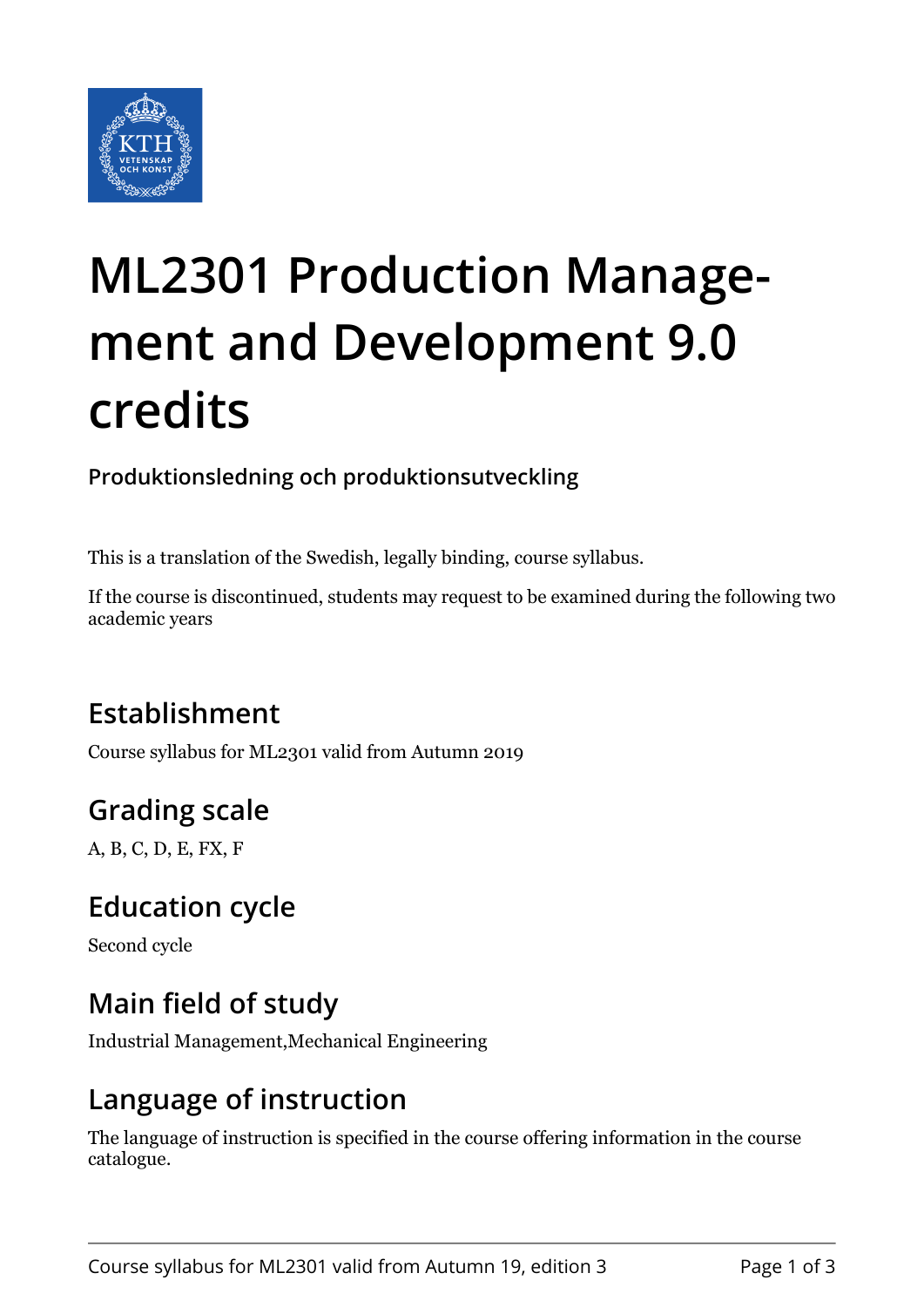#### **Intended learning outcomes**

After passing the course, the students should be able to:

- Define and explain production management, Lean management and methods for follow up and control.
- Describe production strategies for industrial production and relate these to management and control.
- Describe and explain how incremental and radical development of production systems can be managed, as well as their connection to the operational phase and the production organisation.
- Describe and analyse processes for introduction, industrialisation and scale up of production.
- Describe and compare theories about how company groups develop and control their production network and locate their production globally.
- Relate the increased digitisation in production to industrial production management and analyse how it can change management processes.
- Relate environmental, social and economic sustainability to industrial production management and how it is integrated in both the development and operational phases.

### **Course contents**

The overall aim of the course is that students should increase their understanding and knowledge of production management in the development and operational phases in an industrial context. The course contains a number of important subareas and issues in the area of production management as well as methods and models that are used to lead and control industrial production activities. The course highlights the importance of the production organisation for development and operation of production system and show how change managed for incremental and radical changes, including specification and purchase of production equipment. The course also contributes to an increased understanding of the possibilities to have an impact on production sustainability, in both developmental and operational phases.

#### **Specific prerequisites**

Completed course ML1503 Industrial systems II, 6 credits or the equivalent.

Completed course Bachelor thesis, 15 credits or the equivalent.

#### **Examination**

- INL1 Project, 5.0 credits, grading scale: A, B, C, D, E, FX, F
- TEN1 Written exam, 4.0 credits, grading scale: A, B, C, D, E, FX, F

Based on recommendation from KTH's coordinator for disabilities, the examiner will decide how to adapt an examination for students with documented disability.